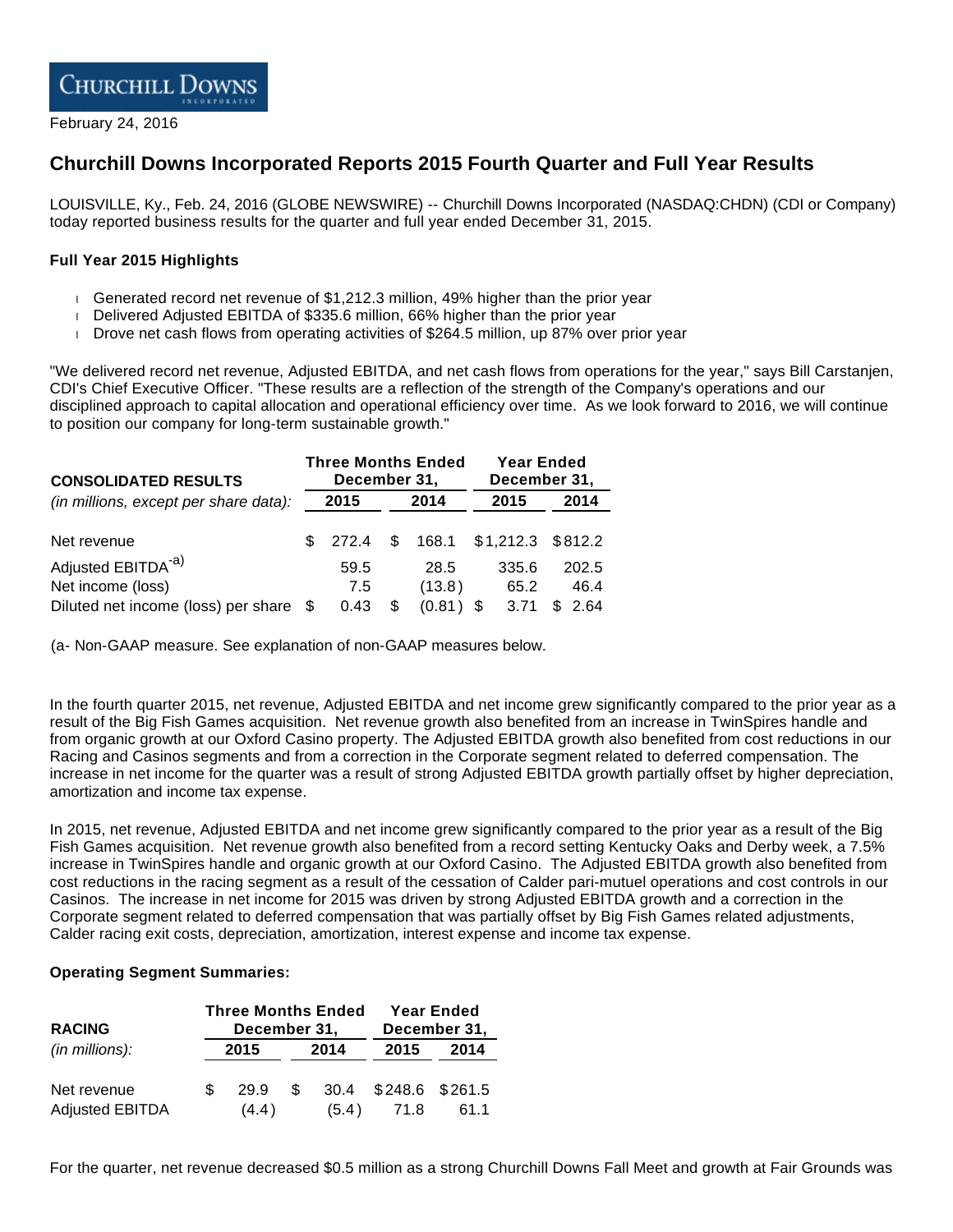more than offset by lower net revenue at Arlington. Adjusted EBITDA increased \$1.0 million driven primarily by a strong Churchill Downs Fall Meet.

For the full year, net revenue decreased \$12.9 million primarily driven by a \$17.3 million reduction as a result of the July 2014 cessation of pari-mutuel operations at Calder and a \$6.6 million decrease in Arlington net revenue driven by fewer live race days resulting in lower attendance and pari-mutuel handle. Partially offsetting these declines was an increase in net revenue from a record Kentucky Oaks and Derby week. Adjusted EBITDA for 2015 increased \$10.7 million due to \$6.0 million of increased profitability from Kentucky Oaks and Derby week, \$3.8 million due to the cessation of pari-mutuel operations at Calder during 2014, \$1.5 million from Churchill Downs outside of Derby week and \$0.3 million from Fair Grounds. These increases were partially offset by a \$0.9 million decrease due to lower pari-mutuel net revenue at Arlington.

| <b>CASINOS</b>                        |     | December 31, |     | <b>Three Months Ended</b> |                               | <b>Year Ended</b><br>December 31, |
|---------------------------------------|-----|--------------|-----|---------------------------|-------------------------------|-----------------------------------|
| (in millions):                        |     | 2015         |     | 2014                      | 2015                          | 2014                              |
| Net revenue<br><b>Adjusted EBITDA</b> | \$. | 80.4<br>26.7 | \$. | 22.7                      | 78.5 \$332.3 \$328.3<br>108.5 | 101.1                             |

During the quarter, Casinos net revenue increased \$1.9 million from the prior year primarily driven by organic growth at Oxford Casino and growth in our VSI net revenue from the addition of new and upgraded video poker machines throughout our Louisiana properties. Partially offsetting this growth was a decline in net revenue at our Mississippi properties and a decline at Fair Grounds Slots from a smoking ban in Orleans Parish. Adjusted EBITDA grew \$4.0 million from the strength of the Oxford Casino and VSI properties as well as increases for both our Mississippi properties resulting from effective cost controls.

For the full year, Casinos net revenue increased \$4.0 million driven by organic growth at Oxford Casino, improved performance of our VSI locations in Louisiana, and increased net revenue from Calder. This growth was partially offset by the impact of the New Orleans smoking ban on our Fair Grounds Slots property and a decline in net revenue from our Mississippi properties. Adjusted EBITDA increased \$7.4 million in 2015 driven by a \$2.7 million increase at Oxford Casino as a result of strong net revenue trends, a \$2.5 million increase at Riverwalk as a result of disciplined labor and other variable expense reductions, a \$1.4 million increase at Miami Valley Gaming from growth despite new competition and a \$1.2 million increase from VSI market share growth. Partially offsetting these increases was a \$1.7 million decrease at Fair Grounds Slots as a result of the parish-wide smoking ban on April 22, 2015.

| <b>TWINSPIRES</b>      |      | <b>Three Months Ended</b><br>December 31, |     | <b>Year Ended</b><br>December 31, |                 |      |  |
|------------------------|------|-------------------------------------------|-----|-----------------------------------|-----------------|------|--|
| $(in$ millions):       | 2015 |                                           |     | 2014                              | 2014            |      |  |
| Net revenue            | £.   | 43.8                                      | \$. | 40.9                              | \$200.2 \$190.3 |      |  |
| <b>Adjusted EBITDA</b> |      | 9.9                                       |     | 10 $1$                            | 51.5            | 45.3 |  |

During the quarter, net revenue improved \$2.9 million due to a 10.8% increase in handle compared to a total industry increase of 2.3%. Adjusted EBITDA declined \$0.2 million as net revenue growth was more than offset with higher marketing expense related to the Breeders' Cup, higher New York taxes and licensing and regulatory costs in Virginia.

For the full year, net revenue grew \$9.9 million primarily due to a 7.5% increase in handle compared to a total industry increase of 1.2%. Partially offsetting this increase was a decline related to the cancellation of a low-margin, third party administrative call center agreement. Adjusted EBITDA increased \$6.3 million from the strong net revenue growth and from lower expense as a result of the discontinuation of Luckity, our online real-money bingo operation. These increases were partially offset by higher marketing expense related to marquee racing events in 2015 and from higher pari-mutuel tax rates.

| <b>BIG FISH GAMES</b>  | <b>Three Months Ended</b><br>December 31, |  | <b>Year Ended</b><br>December 31, |                        |      |  |
|------------------------|-------------------------------------------|--|-----------------------------------|------------------------|------|--|
| $(in$ millions):       | 2015                                      |  | 2014                              | 2015                   | 2014 |  |
| Net revenue            | 113.7                                     |  |                                   | \$ 13.9 \$413.7 \$13.9 |      |  |
| <b>Adjusted EBITDA</b> | 26.5                                      |  | 3.8                               | 108.0                  | 3.8  |  |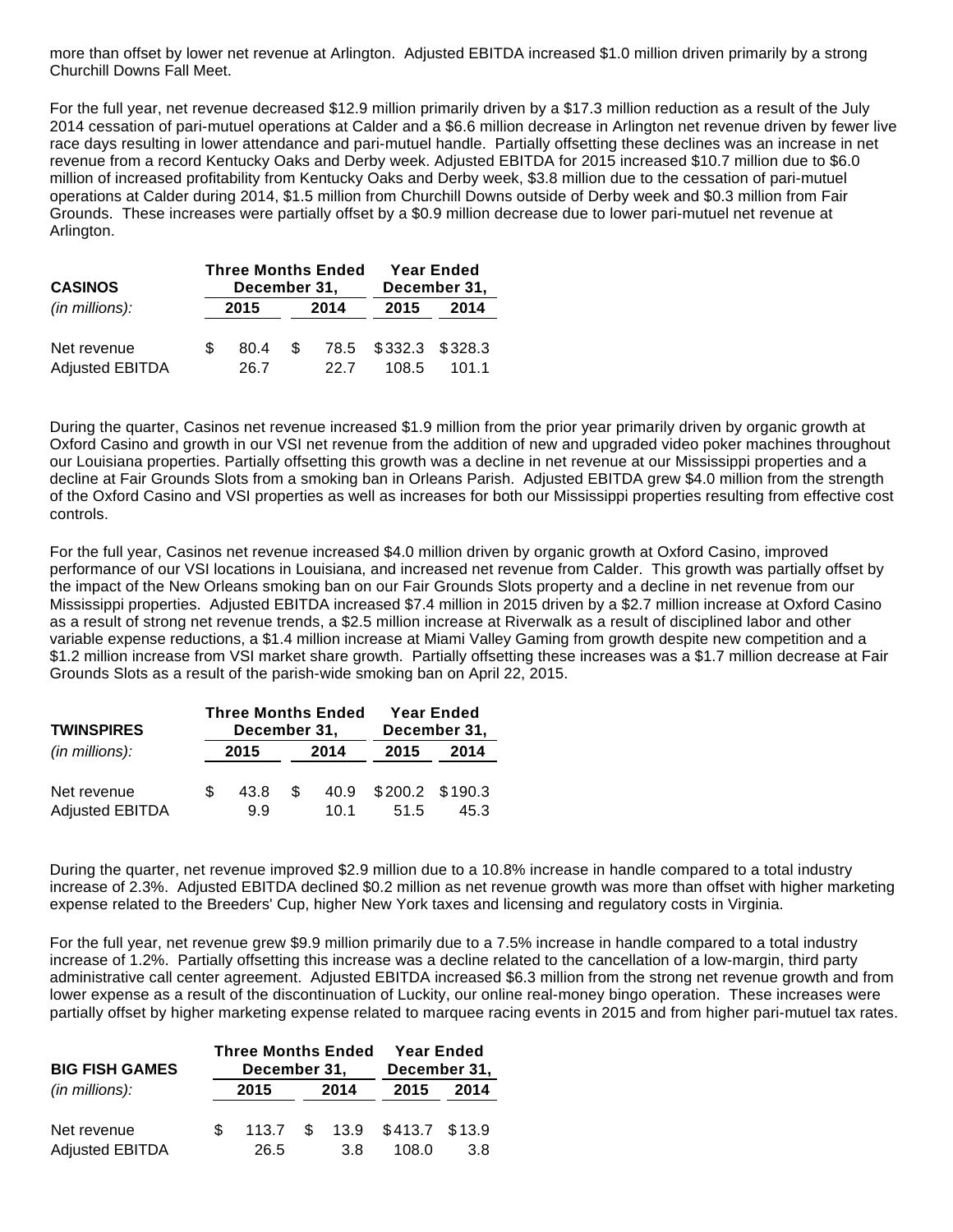In the fourth quarter 2015 and for the full year 2015, net revenue and Adjusted EBITDA for Big Fish Games grew significantly compared to the prior year as a result of the acquisition in December 2014. Big Fish Games net revenue includes amounts recognized from its social casino, casual and mid-core free-to-play and premium paid games. Our net revenue is reflective of the strong growth in our casual free-to-play bookings and ongoing growth in the Big Fish Casino platform. Our 2015 net revenue includes a \$20.8 million reduction resulting from the adjustment down to fair value of the deferred revenue balance assumed as part of the Big Fish acquisition based on business combination accounting rules.

|                               |    | <b>Three Months Ended</b><br>December 31, |             |      | <b>Year Ended</b><br>December 31, |       |             |       |  |
|-------------------------------|----|-------------------------------------------|-------------|------|-----------------------------------|-------|-------------|-------|--|
| $(in$ millions):              |    | 2015                                      | $2014^{-b}$ |      |                                   | 2015  | $2014^{-b}$ |       |  |
| <b>Bookings</b>               |    |                                           |             |      |                                   |       |             |       |  |
| Casino                        | \$ | 48.1                                      | \$          | 46.9 | \$                                | 193.0 | \$          | 157.1 |  |
| Casual Free-to-Play           |    | 47.4                                      |             | 16.2 |                                   | 151.2 |             | 38.6  |  |
| Premium                       |    | 25.8                                      |             | 32.5 |                                   | 109.0 |             | 140.4 |  |
| Total Bookings <sup>-a)</sup> | S  | 121.3                                     | \$          | 95.6 | \$                                | 453.2 | \$          | 336.1 |  |

(a- Bookings is a non-GAAP financial measure equal to the revenue recognized plus the change in deferred revenue for the period.

(b- Big Fish Games bookings for periods ended December 31, 2014 are only included in the consolidated financial results from acquisition date of December 16, 2014 forward. The fourth quarter and full year bookings results for 2014 are included here for comparative purposes only.

For the quarter, total bookings grew \$25.7 million or 27% on a comparative basis over the full fourth quarter 2014 bookings. Casino and Casual Free-to-Play business lines continued to show growth more than offsetting the decline in the Premium business line. Casino bookings grew by \$1.2 million, driven by a 15% increase in average bookings per paying user compared to the fourth quarter of 2014, which was partially offset by an 11% decline in average paying users. Casual Freeto-Play bookings' growth of \$31.2 million was driven by a 132% increase in quarterly average paying users and a 26% increase in average bookings per paying user. Our growth in Casual Free-to-Play bookings was driven by the continued success of Gummy Drop!, as well as the late third quarter launch of Dungeon Boss. Premium bookings declined \$6.7 million, or 21%, primarily driven by customers continuing to shift from paid PC games to free-to-play mobile games. In addition, the foreign currency impact from the strengthening U.S. dollar (USD) reduced Premium bookings by \$1.1 million.

For the full year, total bookings grew \$117.1 million or 35% on a comparative basis over the full year 2014. Casino bookings grew by \$35.9 million, driven by a 12% increase in average paying users and a 10% increase in average bookings per paying user compared to the full year of 2014. Casual Free-to-Play bookings' growth of \$112.6 million was driven by a 165% increase in average paying users and a 48% increase in average bookings per paying user. Our growth in Casual Free-to-Play bookings was driven by the continued success of Gummy Drop!, as well as the late third quarter launch of Dungeon Boss. Premium bookings declined \$31.0 million, or 22%, primarily driven by customers continuing to shift from paid PC games to free-to-play mobile games. In addition, the foreign currency impact from the strengthening U.S. dollar (USD) reduced Premium bookings by \$5.7 million.

# **Stock Repurchase**

In February 2016, the board of directors reauthorized a common stock repurchase program of up to \$150 million. The new program replaces the prior \$150 million program that was authorized during 2015 and had unused authorization of \$11.9 million. The new authorized amount includes and is not in addition to any unspent amounts remaining under the prior authorization. Repurchases may be made at management's discretion from time to time on the open market (either with or without a 10b5-1 plan) or through privately negotiated transactions. The repurchase program has no time limit and may be suspended or discontinued at any time.

# **Conference Call**

A conference call regarding this news release is scheduled for Thursday, February 25, 2016, at 9 a.m. ET. Investors and other interested parties may listen to the teleconference by accessing the online, real-time webcast and broadcast of the call at [http://ir.churchilldownsincorporated.com/events.cfm](http://www.globenewswire.com/Tracker?data=fMi_YkvDlhxLqfXbbVfdUjTGB0NJFhnw1f1jl7wffPHl5PvNUlCywyUe4MG2PaEGvD2KlqHQt2vn0cpa9m3s9gyElX02EM1b27y1SChO7jUWb3eAm0ct41ApY4twV7psndKqxF9Gc0hZoWJmHfYb7wSuUjRZIZiPHcc2DOVAYLs=), or by dialing (877) 372-0878 and entering the pass code 50839574 at least 10 minutes before the appointed time. International callers should dial (253) 237-1169. An online replay will be available at approximately noon EST on Thursday, February 25, 2016 and continue for two weeks. A copy of the Company's news release announcing quarterly results and relevant financial and statistical information about the period will be accessible at [www.churchilldownsincorporated.com](http://www.globenewswire.com/Tracker?data=e4FIP04FvsDUCRlpdK0xvxsFq3UIqzrHOqarCrymcfXcd_7Ri9jqAUHV0fKiHMHENYlcSHr7vBGrvacCDR-Tr8Z0hwrRsKUeAqqeLCfsextVEr2ak7cM7gcJwalItaCmUb-nz6748aY-H_Vk5ph74Q==).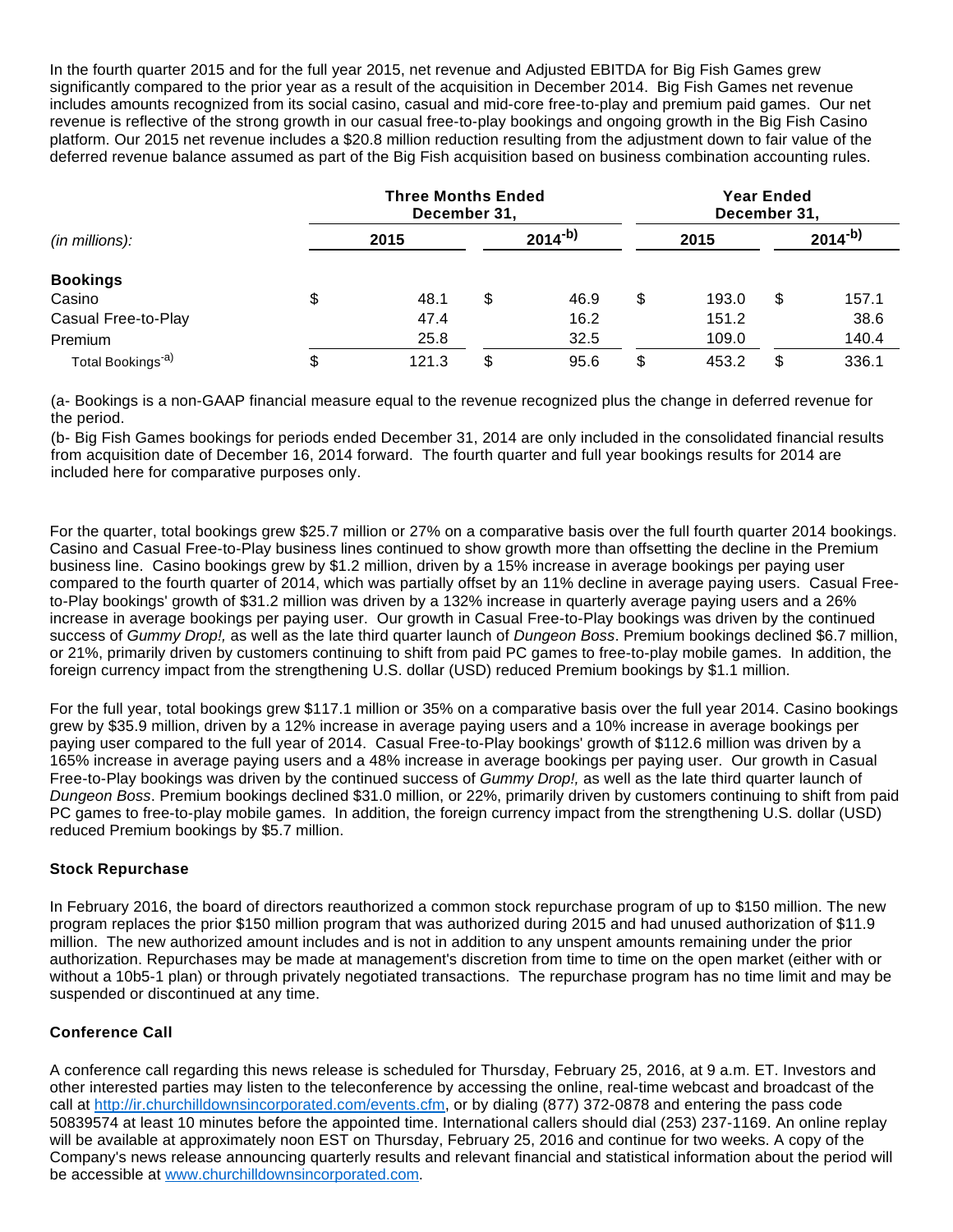#### **Non-GAAP Measures**

In addition to the results provided in accordance with U.S. Generally Accepted Accounting Principles ("GAAP"), the Company has provided a non-GAAP measurement, which presents a financial measure of earnings before interest, taxes, depreciation and amortization and certain other items as described in the Company's Annual Report on Form 10K ("Adjusted EBITDA"). Churchill Downs Incorporated uses Adjusted EBITDA as a key performance measure of results of operations for purposes of evaluating performance internally. The Company believes the use of this measure enables management and investors to evaluate and compare, from period to period, the Company's operating performance in a meaningful and consistent manner. This non-GAAP measurement is not intended to replace the presentation of the Company's financial results in accordance with GAAP.

#### **About Churchill Downs Incorporated**

Churchill Downs Incorporated (CDI) (NASDAQ:CHDN), headquartered in Louisville, Ky., is an industry-leading racing, gaming and online entertainment company anchored by our iconic flagship event - The Kentucky Derby. We are a leader in brick-and mortar casino gaming with gaming positions in six states, and we are the largest, legal online account wagering platform for horseracing in the U.S., through our ownership of TwinSpires.com. We are also one of the world's largest producers and distributors of mobile games through Big Fish Games, Inc. Additional information about CDI can be found online at [www.churchilldownsincorporated.com.](http://www.globenewswire.com/Tracker?data=e4FIP04FvsDUCRlpdK0xvxsFq3UIqzrHOqarCrymcfUDaBS4SR707SIlnZgP7ff9-5gGNmgDm3W7eRW4I7c99CKzadlZtS7H8eaiYKCuKsXDl5inXxuLxGIJ4jRLzswHyjfxx5pfivCH8uAaks0_6w==)

Information set forth in this news release contains various "forward-looking statements" within the meaning of Section 27A of the Securities Act of 1933 and Section 21E of the Securities Exchange Act of 1934. The Private Securities Litigation Reform Act of 1995 (the "Act") provides certain "safe harbor" provisions for forward-looking statements. All forward-looking statements made in this press release are made pursuant to the Act.

The reader is cautioned that such forward-looking statements are based on information available at the time and/or management's good faith belief with respect to future events, and are subject to risks and uncertainties that could cause actual performance or results to differ materially from those expressed in the statements. Forward-looking statements speak only as of the date the statement was made. We assume no obligation to update forward-looking information to reflect actual results, changes in assumptions or changes in other factors affecting forward-looking information. Forwardlooking statements are typically identified by the use of terms such as "anticipate," "believe," "could," "estimate," "expect," "intend," "may," "might," "plan," "predict," "project," "should," "will," and similar words, although some forward-looking statements are expressed differently.

Although we believe that the expectations reflected in such forward-looking statements are reasonable, we can give no assurance that such expectations will prove to be correct. Important factors that could cause actual results to differ materially from expectations include: the effect of global economic conditions, including any disruptions in the credit markets; a decrease in consumers' discretionary income; maintaining favorable relationships we have with third-party mobile platforms, the inability to secure new content from third-party developers on favorable terms, keeping our games free from programming errors or flaws, the effect if smart phone and tablet usage does not continue to increase; the financial performance of our racing operations; the impact of casino competition (including lotteries, online gaming and riverboat, cruise ship and land-based casinos) and other sports and entertainment options in the markets in which we operate; our ability to maintain racing and gaming licenses to conduct our businesses; the impact of live racing day competition with other Kentucky, Illinois, Louisiana and Ohio racetracks within those respective markets; the impact of higher purses and other incentives in states that compete with our racetracks; costs associated with our efforts in support of alternative gaming initiatives; a substantial change in law or regulations affecting pari-mutuel or casino activities; a substantial change in allocation of live racing days; changes in Kentucky, Illinois, Louisiana or Ohio law or regulations that impact revenue or costs of racing in those states; the presence of wagering and casino operations at other states' racetracks and casinos near our operations; our continued ability to effectively compete for the country's horses and trainers necessary to achieve full field horse races; our continued ability to grow our share of the interstate simulcast market and obtain the consents of horsemen's groups to interstate simulcasting; our ability to enter into agreements with other industry constituents for the purchase and sale of racing content for wagering purposes; our ability to execute our acquisition strategy and to complete or successfully operate acquisitions and planned expansion projects including the effect of required payments in the event we are unable to complete acquisitions; our ability to successfully complete any divestiture transaction; the inability of our totalisator company, United Tote, to maintain its processes accurately, keep its technology current or maintain its significant customers; the ability of Big Fish Games or TwinSpires to prevent security breaches within their online technologies; the loss of key personnel; the impact of natural and other disasters on our operations and our ability to obtain insurance recoveries in respect of such losses (including losses related to business interruption); our ability to integrate any businesses we acquire into our existing operations, including our ability to maintain revenue at historic or anticipated levels and achieve anticipated cost savings; changes in our relationships with horsemen's groups and their memberships; our ability to reach agreement with horsemen's groups on future purse and other agreements (including, without limitation, agreements on sharing of revenue from casinos and advance deposit wagering); and the effect of claims of third parties to intellectual property rights.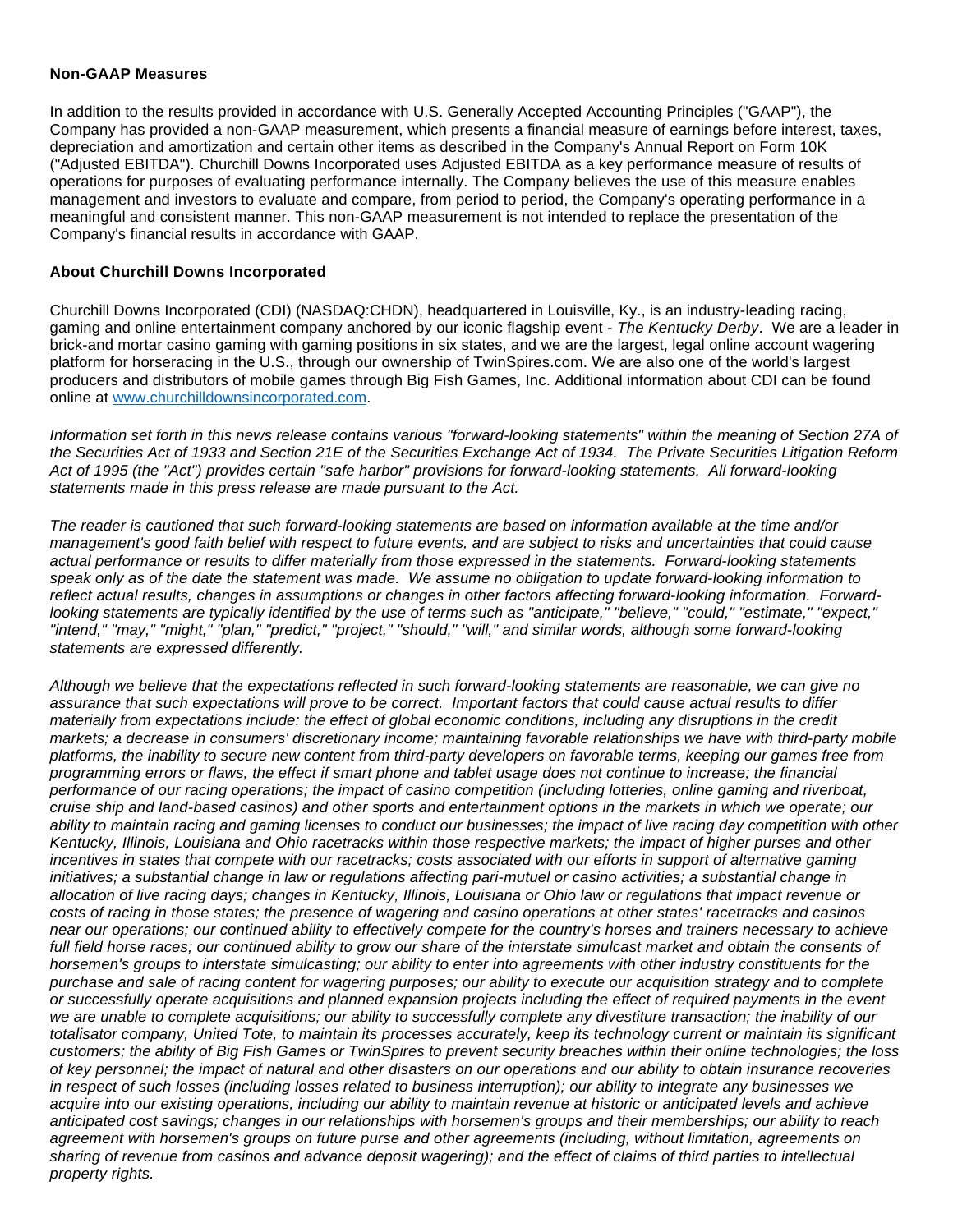#### **CHURCHILL DOWNS INCORPORATED CONSOLIDATED STATEMENTS OF COMPREHENSIVE INCOME (unaudited except year ended 2015 and 2014 amounts)**

|                                                                     |          | <b>Three Months Ended</b><br>December 31, |      |                  |       | <b>Year Ended</b><br>December 31, |      |           |  |
|---------------------------------------------------------------------|----------|-------------------------------------------|------|------------------|-------|-----------------------------------|------|-----------|--|
| (in thousands, except per common share data)                        | 2015     |                                           | 2014 |                  |       | 2015                              | 2014 |           |  |
| Net revenue:                                                        |          |                                           |      |                  |       |                                   |      |           |  |
| Racing                                                              | \$29,862 |                                           | \$   | 30,384           |       | \$248,603                         |      | \$261,453 |  |
| Casinos                                                             | 80,435   |                                           |      | 78,506           |       | 332,299                           |      | 328,294   |  |
| TwinSpires                                                          | 43,759   |                                           |      | 40,907           |       | 200,168                           |      | 190,333   |  |
| <b>Big Fish Games</b>                                               | 113,716  |                                           |      | 13,855           |       | 413,685                           |      | 13,855    |  |
| Other Investments                                                   |          | 4,436                                     |      | 4,261            |       | 16,636                            |      | 17,125    |  |
| Corporate                                                           |          | 179                                       |      | 209              |       | 910                               |      | 1,158     |  |
|                                                                     | 272,387  |                                           |      | 168,122          |       | 1,212,301                         |      | 812,218   |  |
| <b>Operating expense:</b>                                           |          |                                           |      |                  |       |                                   |      |           |  |
| Racing                                                              | 37,700   |                                           |      | 41,074           |       | 190,225                           |      | 216,269   |  |
| Casinos                                                             | 58,204   |                                           |      | 58,848           |       | 240,868                           |      | 243,335   |  |
| TwinSpires                                                          | 30,439   |                                           |      | 31,293           |       | 133,302                           |      | 133,553   |  |
| <b>Big Fish Games</b>                                               | 94,478   |                                           |      | 15,971           |       | 340,088                           |      | 15,971    |  |
| Other Investments                                                   |          | 4,866                                     |      | 5,831            |       | 18,418                            |      | 22,247    |  |
| Corporate                                                           |          | (2,278)                                   |      | 472              |       |                                   |      | 1,941     |  |
| Selling, general and administrative expense                         | 22,537   |                                           |      | 24,510           |       | 90,787                            |      | 82,385    |  |
| Research and development                                            |          | 9,370                                     |      |                  |       | 39,399                            |      |           |  |
| Calder exit costs                                                   |          | 364                                       |      |                  |       | 13,854                            |      | 2,298     |  |
| Acquisition-related charges                                         |          | 4,338                                     |      | 3,826            |       | 21,748                            |      | 3,826     |  |
| Operating income (loss)                                             | 12,369   |                                           |      | (13, 703)        |       | 123,612                           |      | 90,393    |  |
| Other income (expense):                                             |          |                                           |      |                  |       |                                   |      |           |  |
| Interest income                                                     |          | (190)                                     |      | 5                |       | 42                                |      | 20        |  |
| Interest expense                                                    |          | (7, 259)                                  |      | (5,735)          |       | (28, 595)                         |      | (20, 842) |  |
| Equity in income (losses) of unconsolidated investments             |          | 2,936                                     |      | 475              |       | 11,180                            |      | 6,328     |  |
| Miscellaneous, net                                                  |          | 379                                       | 137  |                  | 5,850 |                                   |      | 619       |  |
|                                                                     |          | (4, 134)                                  |      | (5, 118)         |       | (11, 523)                         |      | (13, 875) |  |
| Income from continuing operations before provision for income taxes |          | 8,235                                     |      | (18, 821)        |       | 112,089                           |      | 76,518    |  |
| Income tax (provision) benefit                                      |          | (727)                                     |      | 5,014            |       | (46, 892)                         |      | (30, 161) |  |
| Income (loss) from continuing operations                            |          | 7,508                                     |      | (13, 807)        |       | 65,197                            |      | 46,357    |  |
|                                                                     |          |                                           |      |                  |       |                                   |      |           |  |
| Net income (loss) per common share data:                            |          |                                           |      |                  |       |                                   |      |           |  |
| Basic                                                               |          |                                           |      |                  |       |                                   |      |           |  |
| Net income (loss)                                                   | \$       | 0.44                                      | \$   | $(0.81)$ \$      |       | 3.75                              | \$   | 2.67      |  |
| Diluted                                                             |          |                                           |      |                  |       |                                   |      |           |  |
| Net income (loss)                                                   | \$       | 0.43                                      | \$   | $(0.81)$ \$      |       | 3.71                              | \$   | 2.64      |  |
| Weighted average shares outstanding:                                |          |                                           |      |                  |       |                                   |      |           |  |
| Basic                                                               | 17,191   |                                           |      | 17,118           |       | 17,225                            |      | 17,271    |  |
| Diluted                                                             | 17,319   |                                           |      | 17,118           |       | 17,576                            |      | 17,589    |  |
| Other comprehensive loss:                                           |          |                                           |      |                  |       |                                   |      |           |  |
| Foreign currency translation, net of tax                            |          | (106)                                     |      | (125)            |       | (463)                             |      | (125)     |  |
| Other comprehensive loss                                            |          | (106)                                     |      | (125)            |       | (463)                             |      | (125)     |  |
| Comprehensive income (loss)                                         | \$       | 7,402                                     |      | $$$ (13,932) $$$ |       | 64,734                            |      | \$46,232  |  |

**CHURCHILL DOWNS INCORPORATED CONSOLIDATED BALANCE SHEETS**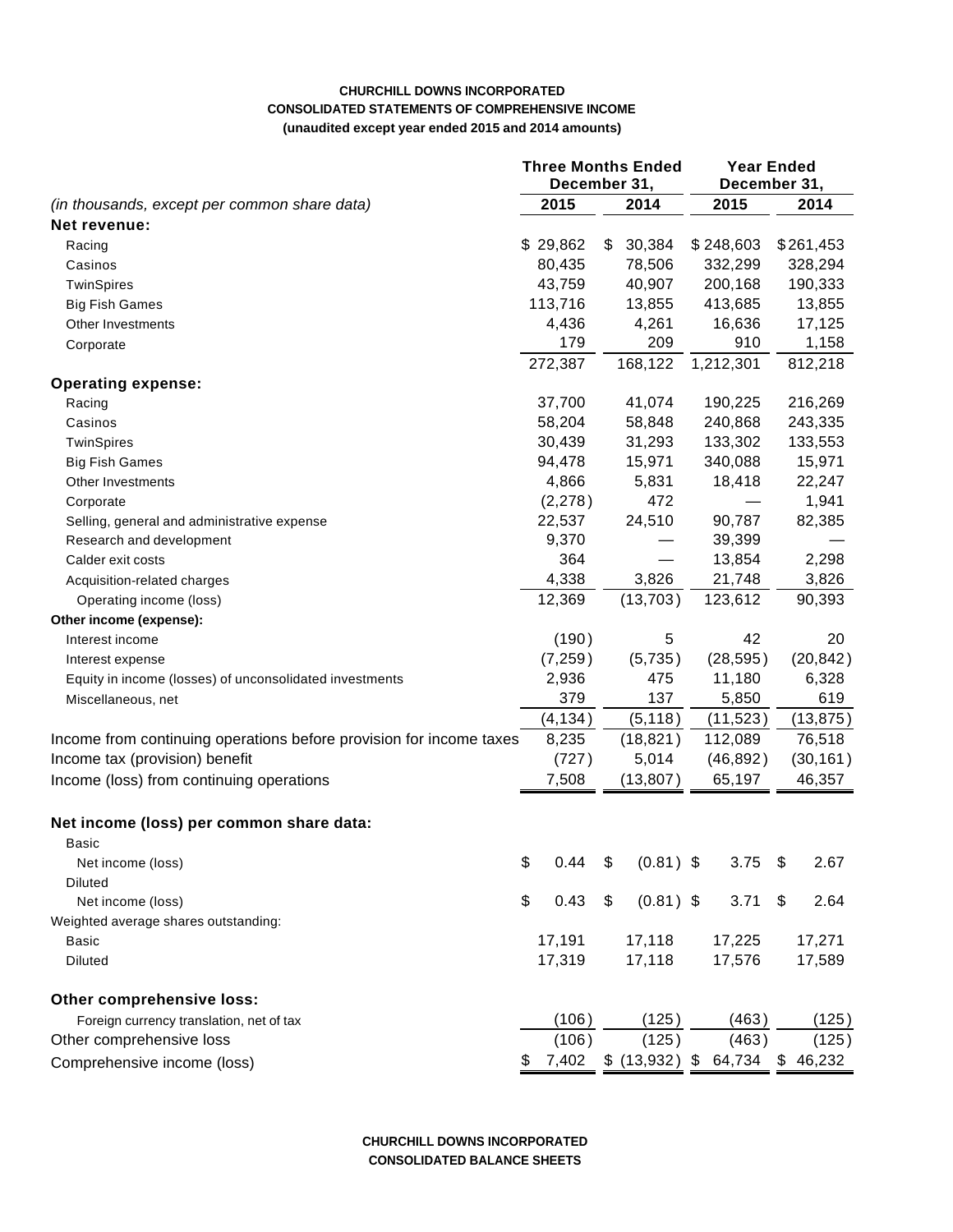|                                                                                            |              | December 31,  |
|--------------------------------------------------------------------------------------------|--------------|---------------|
| (in thousands)                                                                             | 2015         | 2014          |
| <b>ASSETS</b>                                                                              |              |               |
| Current assets:                                                                            |              |               |
| Cash and cash equivalents                                                                  | \$<br>74,528 | 67,936<br>-\$ |
| Restricted cash                                                                            | 29,686       | 26,065        |
| Accounts receivable, net                                                                   | 67,715       | 75,890        |
| Deferred income taxes                                                                      |              | 18,519        |
| Income taxes receivable                                                                    | 1,037        | 29,455        |
| Game technology and rights, net                                                            | 10,339       | 530           |
| Other current assets                                                                       | 39,524       | 24,135        |
| <b>Total current assets</b>                                                                | 222,829      | 242,530       |
| Property and equipment, net                                                                | 573,172      | 595,315       |
| Investment in and advances to unconsolidated affiliates                                    | 129,746      | 109,548       |
| Goodwill                                                                                   | 841,724      | 840,947       |
| Other intangible assets, net                                                               | 496,153      | 549,972       |
| Other assets                                                                               | 13,820       | 17,941        |
| <b>Total assets</b>                                                                        | \$2,277,444  | \$2,356,253   |
| <b>LIABILITIES AND SHAREHOLDERS' EQUITY</b>                                                |              |               |
| <b>Current liabilities:</b>                                                                |              |               |
| Accounts payable                                                                           | \$<br>39,120 | 45,182<br>\$  |
| Purses payable                                                                             | 12,139       | 11,169        |
| Account wagering deposit liabilities                                                       | 20,351       | 18,137        |
| Accrued expense                                                                            | 97,836       | 93,286        |
| Tax refund due to Big Fish Games former equity holders                                     | 426          | 18,087        |
| Deferred revenue                                                                           | 46,029       | 51,833        |
| Deferred revenue - Big Fish Games                                                          | 81,301       | 41,747        |
| Big Fish Games deferred payment, current                                                   | 28,050       | 28,139        |
| Big Fish Games earnout liability, current                                                  | 279,490      |               |
| Current maturities of long-term debt                                                       | 16,250       | 11,250        |
| Dividends payable                                                                          | 19,110       | 17,419        |
| <b>Total current liabilities</b>                                                           | 640,102      | 336,249       |
| Long-term debt, net of current maturities and loan origination fees                        | 171,862      | 458,318       |
| Notes payable, including premium and net of debt issuance costs                            | 593,670      | 294,536       |
| Big Fish Games deferred payment, net of current amount due                                 | 26,670       | 51,620        |
| Big Fish Games earnout liability                                                           | 65,710       | 327,800       |
| Deferred revenue                                                                           | 16,068       | 16,489        |
| Deferred income taxes                                                                      | 127,883      | 149,522       |
| <b>Other liabilities</b>                                                                   | 18,282       | 21,718        |
| <b>Total liabilities</b>                                                                   | 1,660,247    | 1,656,252     |
| Commitments and contingencies                                                              |              |               |
| Preferred stock, no par value; 250 shares authorized; no shares issued                     |              |               |
| Common stock, no par value; 50,000 shares authorized; 16,600 shares issued at December 31, |              |               |
| 2015 and 17,472 shares issued at December 31, 2014                                         | 134,026      | 262,280       |
| Retained earnings                                                                          | 483,759      | 437,846       |
| Accumulated other comprehensive loss                                                       | (588)        | (125)         |
| <b>Total shareholders' equity</b>                                                          | 617,197      | 700,001       |
| Total liabilities and shareholders' equity                                                 | \$2,277,444  | \$2,356,253   |

#### **CHURCHILL DOWNS INCORPORATED CONSOLIDATED STATEMENTS OF CASH FLOW**

|                |      | For the Year Ended<br>December 31, |
|----------------|------|------------------------------------|
| (in thousands) | 2015 | 2014                               |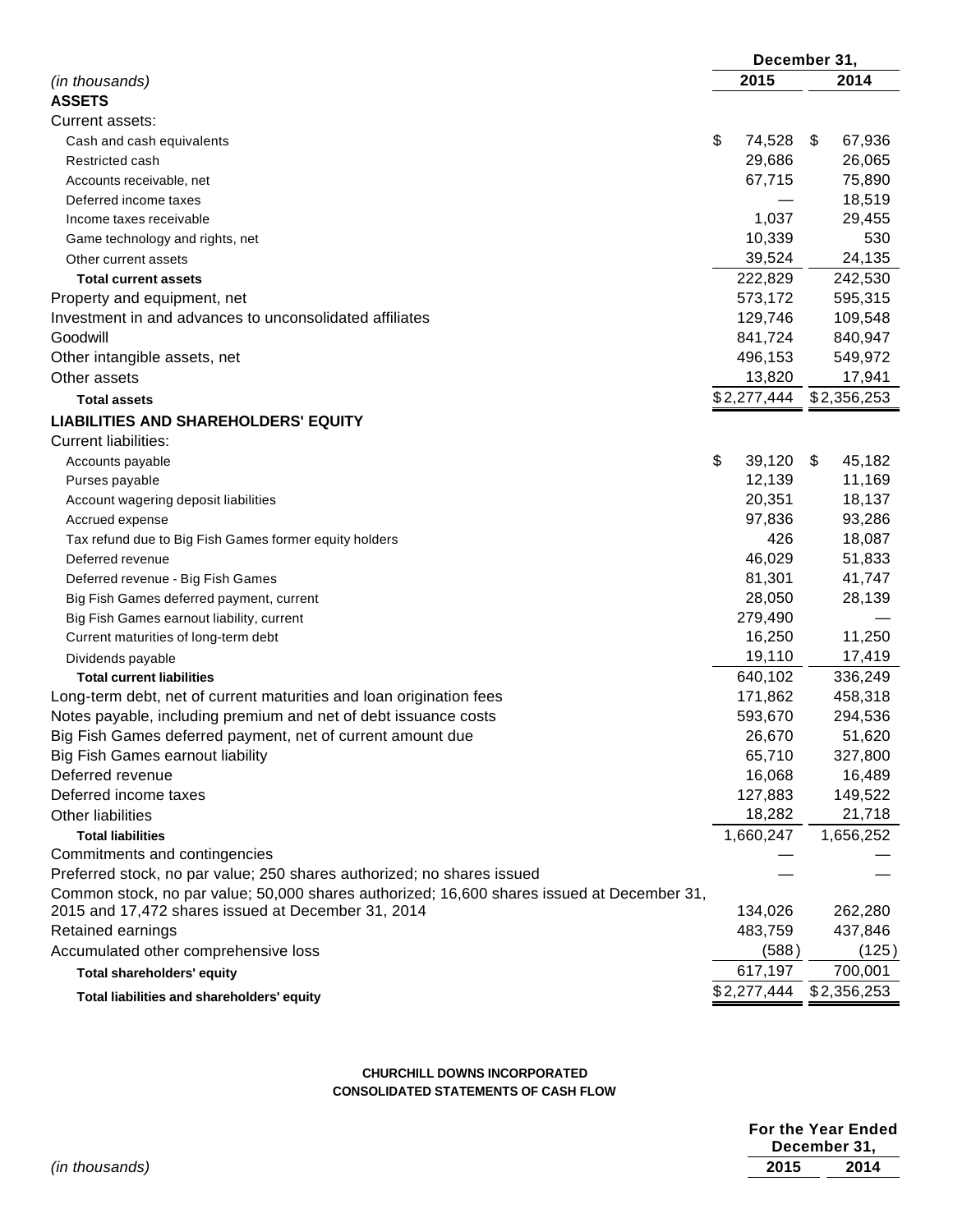| Cash flows from operating activities:                                                                                                     |            |                           |
|-------------------------------------------------------------------------------------------------------------------------------------------|------------|---------------------------|
| Net income                                                                                                                                | \$65,197   | \$46,357                  |
| Adjustments to reconcile net income to net cash provided by operating activities:                                                         |            |                           |
| Depreciation and amortization                                                                                                             | 109,706    | 68,257                    |
| Game technology and rights amortization                                                                                                   | 9,678      |                           |
| Impairment and acquisition charges                                                                                                        | 34,696     | 7,073                     |
| Gain on sale of equity investments                                                                                                        | (5, 817)   |                           |
| Dividend from investment in unconsolidated affiliates                                                                                     | 15,250     |                           |
| Equity in (income) losses of unconsolidated investments                                                                                   | (11, 180)  | (6,328)                   |
| Stock-based compensation                                                                                                                  | 13,849     | 11,931                    |
| Deferred tax (benefit) provision                                                                                                          | (3, 444)   | 14,839                    |
| Loss (gain) on sale of business and asset dispositions                                                                                    | 281        | (382)                     |
| Other                                                                                                                                     | 4,659      | 619                       |
| Increase (decrease) in cash resulting from changes in operating assets and liabilities, net of business acquisitions<br>and dispositions: |            |                           |
| Other current assets                                                                                                                      | (15, 295)  | (3,255)                   |
| Game technology and rights                                                                                                                | (19,800)   |                           |
| Income taxes                                                                                                                              | 28,488     | 206                       |
| Deferred revenue                                                                                                                          | 38,333     | 639                       |
| Other assets and liabilities                                                                                                              | (75)       | 1,663                     |
| Net cash provided by operating activities                                                                                                 | 264,526    | 141,619                   |
| Cash flows from investing activities:                                                                                                     |            |                           |
| Additions to property and equipment                                                                                                       | (43, 510)  | (54, 486)                 |
| Acquisition of businesses, net of cash acquired                                                                                           |            | $(959)$ $(366,045)$       |
| Acquisition of gaming licenses                                                                                                            | (2,250)    | (2,250)                   |
| Investment in joint ventures                                                                                                              | (460)      | (17,906)                  |
| Proceeds from sale of equity investment                                                                                                   | 6,000      |                           |
| Purchases of minority investments                                                                                                         | (24, 519)  | (602)                     |
| Proceeds from sale of assets                                                                                                              | 213        | 981                       |
| Net cash used in investing activities                                                                                                     | (65, 485)  | (440,308)                 |
| Cash flows from financing activities:                                                                                                     |            |                           |
| Borrowings on bank line of credit                                                                                                         | 704,178    | 804,986                   |
| Repayments of bank line of credit                                                                                                         |            | $(985, 783)$ $(403, 822)$ |
| Big Fish Games deferred payment                                                                                                           | (28, 428)  |                           |
| Tax refund payments to Big Fish Games equity holders                                                                                      | (17, 711)  |                           |
| Proceeds from note issuance                                                                                                               | 300,000    |                           |
| Payment of dividends                                                                                                                      | (17, 419)  | (15, 186)                 |
| Repurchase of common stock                                                                                                                | (147, 554) | (76, 582)                 |
| Common stock issued                                                                                                                       | 1,213      | 7,475                     |
| Windfall tax provision from stock-based compensation                                                                                      | 5,553      | 7,708                     |
| Loan origination fees and debt issuance costs                                                                                             | (4,626)    | (2, 101)                  |
| Other                                                                                                                                     | (67)       | (429)                     |
| Net cash (used in) provided by financing activities                                                                                       | (190, 644) | 322,049                   |
| Net increase in cash and cash equivalents                                                                                                 | 8,397      | 23,360                    |
| Effect of exchange rate changes on cash                                                                                                   | (1,805)    | (132)                     |
| Cash and cash equivalents, beginning of year                                                                                              | 67,936     | 44,708                    |
|                                                                                                                                           | \$74,528   | \$67,936                  |
| Cash and cash equivalents, end of year                                                                                                    |            |                           |

### **CHURCHILL DOWNS INCORPORATED SUPPLEMENTAL INFORMATION BY OPERATING UNIT (unaudited except year ended 2015 and 2014 amounts)**

|                                              |      | <b>Three Months Ended</b><br>December 31. | <b>Year Ended</b><br>December 31. |      |  |
|----------------------------------------------|------|-------------------------------------------|-----------------------------------|------|--|
| (in thousands, except per common share data) | 2015 | 2014                                      | 2015                              | 2014 |  |
| blat saysaniya fsano aytasoo al ayatanoonay  |      |                                           |                                   |      |  |

**Net revenue from external customers:**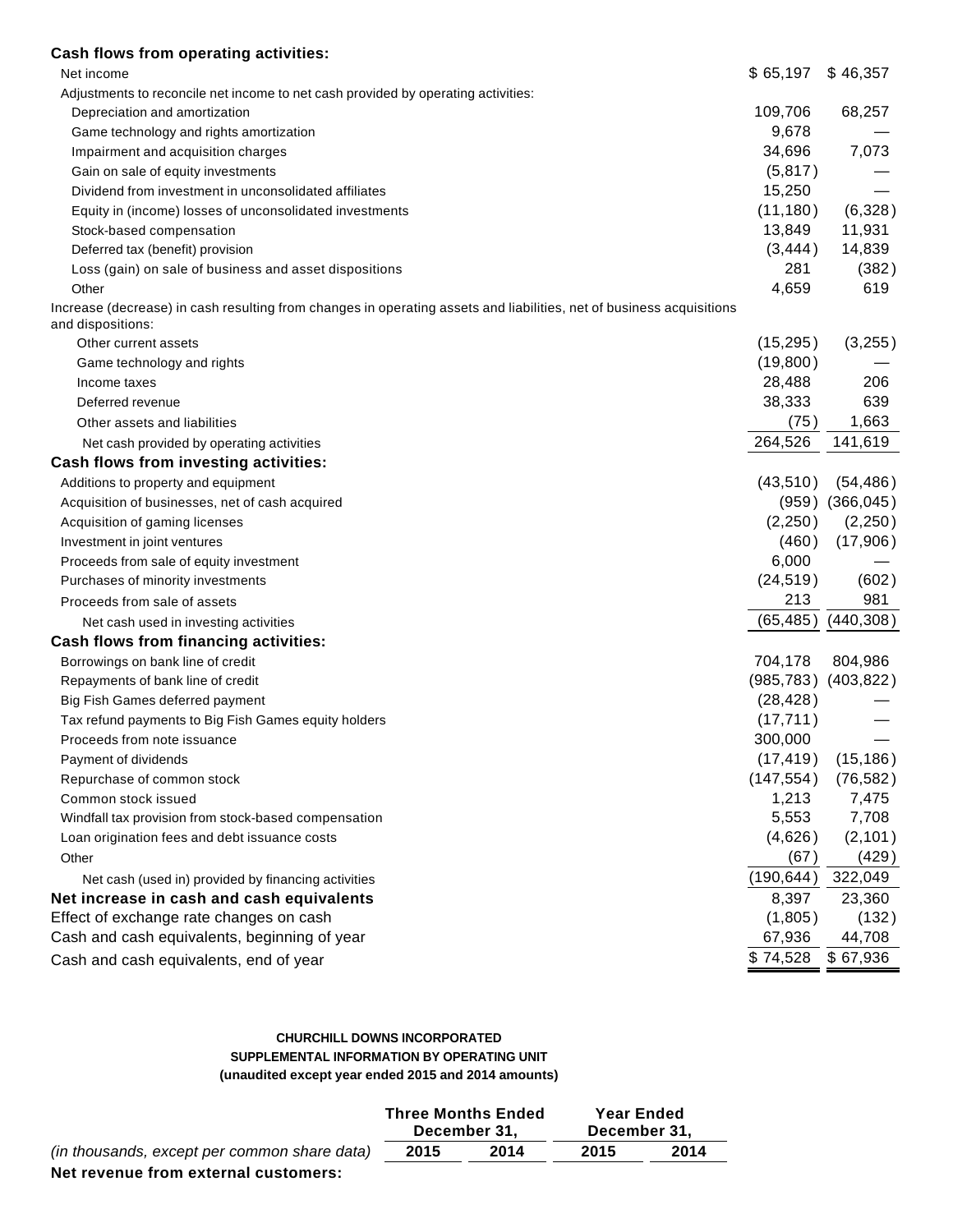| Racing:                             |              |              |               |             |
|-------------------------------------|--------------|--------------|---------------|-------------|
| <b>Churchill Downs</b>              | \$<br>14,462 | \$<br>14,680 | \$<br>151,125 | \$143,191   |
| Arlington                           | 5,496        | 6,023        | 54,405        | 60,312      |
| <b>Fair Grounds</b>                 | 9,203        | 8,880        | 40,343        | 38,625      |
| Calder                              | 701          | 801          | 2,730         | 19,325      |
| <b>Total Racing</b>                 | 29,862       | 30,384       | 248,603       | 261,453     |
| Casinos:                            |              |              |               |             |
| Oxford Casino                       | 19,606       | 17,718       | 80,405        | 76,526      |
| <b>Riverwalk Casino</b>             | 12,034       | 12,208       | 49,758        | 50,139      |
| Harlow's Casino                     | 11,507       | 11,774       | 48,978        | 50,199      |
| Calder Casino                       | 18,695       | 18,443       | 77,421        | 77,003      |
| Fair Grounds Slots                  | 9,084        | 9,951        | 38,408        | 40,774      |
| <b>VSI</b>                          | 9,329        | 8,412        | 36,913        | 33,653      |
| Saratoga                            | 180          |              | 416           |             |
| <b>Total Casinos</b>                | 80,435       | 78,506       | 332,299       | 328,294     |
| TwinSpires                          | 43,759       | 40,907       | 200,168       | 190,333     |
| <b>Big Fish Games</b>               |              |              |               |             |
| Casino                              | 48,017       | 7,627        | 193,428       | 7,627       |
| Casual free-to-play                 | 41,313       | 2,098        | 125,321       | 2,098       |
| Premium                             | 24,386       | 4,130        | 94,936        | 4,130       |
| <b>Total Big Fish Games</b>         | 113,716      | 13,855       | 413,685       | 13,855      |
| Other Investments                   | 4,436        | 4,261        | 16,636        | 17,125      |
| Corporate                           | 179          | 209          | 910           | 1,158       |
| Net revenue from external customers | \$272,387    | \$168,122    | \$1,212,301   | \$812,218   |
| Intercompany net revenue:           |              |              |               |             |
| Racing:                             |              |              |               |             |
| <b>Churchill Downs</b>              | \$<br>1,530  | \$<br>1,187  | \$<br>7,832   | \$<br>7,038 |
| <b>Arlington Park</b>               | 954          | 972          | 5,063         | 5,767       |
| <b>Fair Grounds</b>                 | 437          | 345          | 1,306         | 1,089       |
| Calder                              |              |              |               | 707         |
| <b>Total Racing</b>                 | 2,921        | 2,504        | 14,201        | 14,601      |
| TwinSpires                          | 251          | 244          | 1,032         | 958         |
| Other Investments                   | 852          | 1,193        | 3,532         | 4,130       |
| Eliminations                        | (4,024)      | (3,941)      | (18, 765)     | (19, 689)   |
| Net revenue                         | \$           | \$           | \$            | \$          |

#### **CHURCHILL DOWNS INCORPORATED SUPPLEMENTAL INFORMATION BY OPERATING UNIT (unaudited except year ended 2015 and 2014 amounts)**

|                                                                              |            | <b>Three Months</b> |                            |           |  |
|------------------------------------------------------------------------------|------------|---------------------|----------------------------|-----------|--|
|                                                                              |            | <b>Ended</b>        | Year Ended<br>December 31, |           |  |
|                                                                              |            | December 31,        |                            |           |  |
| (in thousands, except per common share data)                                 | 2015       | 2014                | 2015                       | 2014      |  |
| Reconciliation of Segment Adjusted EBITDA to comprehensive<br>income (loss): |            |                     |                            |           |  |
| Racing                                                                       | \$ (4,440) | \$.<br>(5, 440)     | \$71,841                   | \$61,160  |  |
| Casinos                                                                      | 26,737     | 22.744              | 108,516                    | 101,106   |  |
| <b>TwinSpires</b>                                                            | 9.867      | 10.147              | 51.533                     | 45,282    |  |
| <b>Big Fish Games</b>                                                        | 26,459     | 3,837               | 108,018                    | 3,837     |  |
| Other Investments                                                            | (72)       | (1, 382)            | (37)                       | (3, 857)  |  |
| Corporate                                                                    | 986        | (1, 392)            | (4,253)                    | (5,037)   |  |
| <b>Total Segment Adjusted EBITDA</b>                                         | 59.537     | 28.514              | 335.618                    | 202,491   |  |
| Change in Big Fish Games deferred revenue                                    | (7, 551)   | (4, 497)            | (39, 554)                  | (4, 497)  |  |
| Big Fish Games adjustments                                                   | (4,338)    | (10, 193)           | (21, 748)                  | (10, 193) |  |
| Stock-based compensation expense                                             | (3,269)    | (1, 364)            | (13, 849)                  | (11, 931) |  |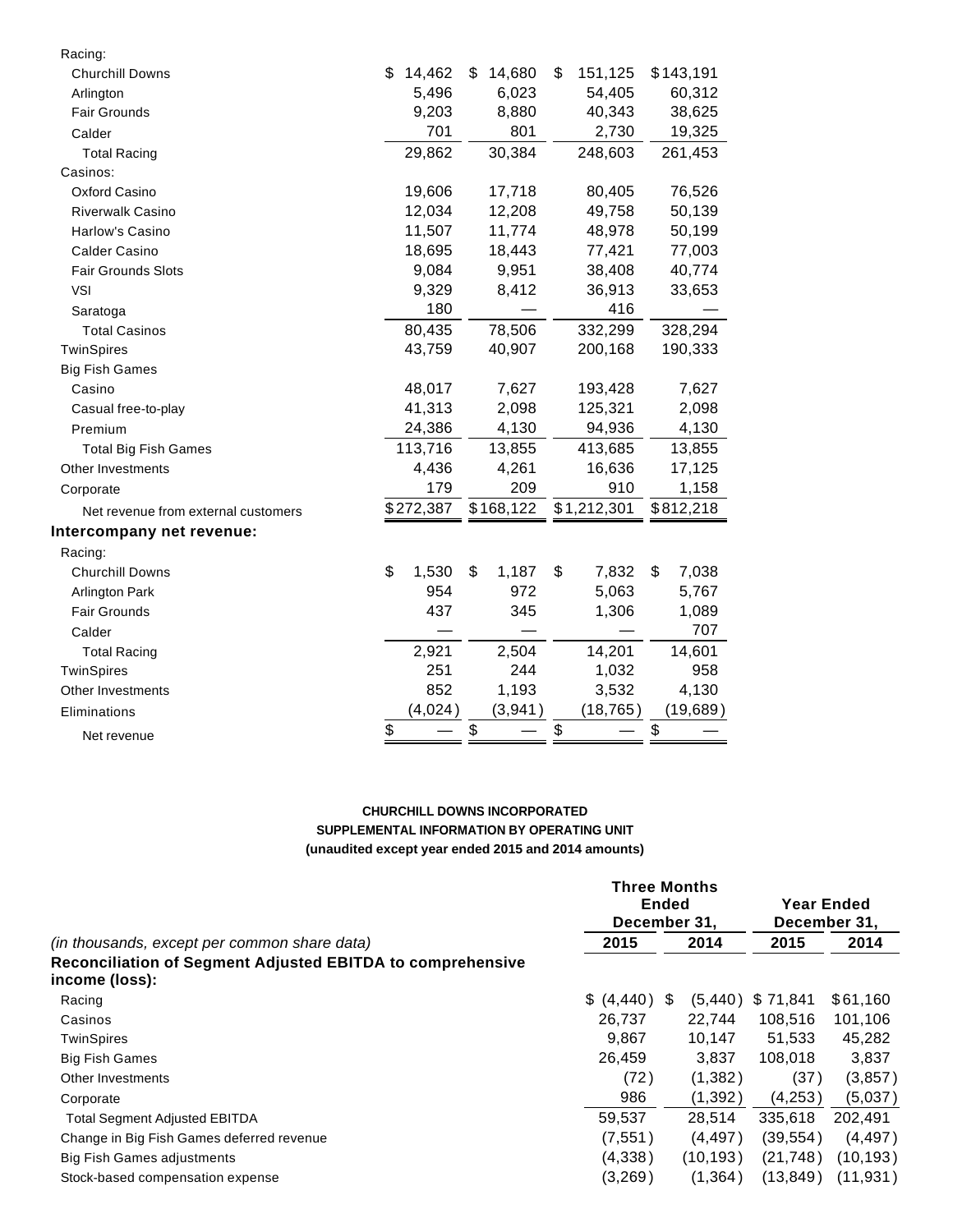| MVG interest expense, net                | (473)        | (590)           | (2.098)    | (2,546)   |
|------------------------------------------|--------------|-----------------|------------|-----------|
| Calder exit costs                        | (364)        |                 | (13,854)   | (2, 298)  |
| Other charges and recoveries, net        | (281)        | (5,028)         | 5,833      | (5, 429)  |
| Depreciation and amortization            | (27, 577)    | (19,933         | (109, 706) | (68, 257) |
| Interest income (expense), net           | (7, 449)     | (5,730)         | (28,553)   | (20, 822) |
| Income tax provision                     | (727`        | 5,013           | (46,892)   | (30,161)  |
| Net income (loss)                        | 7.508        | (13,808)        | 65,197     | 46,357    |
| Foreign currency translation, net of tax | (106)        | (125)           | (463)      | (125)     |
| Comprehensive income (loss)              | 7.402<br>\$. | (13,933)<br>\$. | \$64.734   | \$46.232  |
|                                          |              |                 |            |           |

#### **CHURCHILL DOWNS INCORPORATED SUPPLEMENTAL INFORMATION BY OPERATING UNIT (Unaudited except year ended 2015 and 2014 amounts)**

| <b>Corporate allocated expense</b>       |   | <b>Three Months Ended</b><br>December 31, |     |          | <b>Year Ended</b><br>December 31, |           |  |  |
|------------------------------------------|---|-------------------------------------------|-----|----------|-----------------------------------|-----------|--|--|
| (in thousands)                           |   | 2015                                      |     | 2014     | 2015                              | 2014      |  |  |
| Racing                                   | S | (1, 149)                                  | S   | (1, 138) | \$(6,591)                         | \$(6,821) |  |  |
| Casinos                                  |   | (2,373)                                   |     | (2,279)  | (8,360)                           | (8, 129)  |  |  |
| <b>TwinSpires</b>                        |   | (1, 323)                                  |     | (1,202)  | (5,049)                           | (4,775)   |  |  |
| <b>Big Fish Games</b>                    |   | (750)                                     |     |          | (3,000)                           |           |  |  |
| Other Investments                        |   | (148)                                     |     | (148)    | (483)                             | (495)     |  |  |
| Corporate allocated expense              |   | 5,743                                     |     | 4,767    | 23,483                            | 20,220    |  |  |
| <b>Total Corporate allocated expense</b> | S |                                           | \$. |          |                                   |           |  |  |

# **CHURCHILL DOWNS INCORPORATED SUPPLEMENTAL JOINT VENTURE FINANCIAL STATEMENTS (Unaudited)**

Summarized financial information for Miami Valley Gaming, LLC is comprised of the following:

|                                 | <b>Three Months Ended</b><br>December 31, |        |      |          | <b>Year Ended December</b><br>31, |          |   |         |
|---------------------------------|-------------------------------------------|--------|------|----------|-----------------------------------|----------|---|---------|
| (in thousands)                  | 2015                                      |        | 2014 |          | 2015                              |          |   | 2014    |
| Casino revenue                  | S                                         | 32,896 | \$   | 29.715   | S                                 | 130.327  | S | 126,374 |
| Non-casino revenue              |                                           | 1,264  |      | 1,424    |                                   | 6,568    |   | 6,257   |
| Net revenues                    |                                           | 34.160 |      | 31.139   |                                   | 136.895  |   | 132,631 |
| Operating and SG&A expense      |                                           | 24,288 |      | 23,530   |                                   | 98,688   |   | 97,648  |
| <b>Adjusted EBITDA</b>          |                                           | 9,872  |      | 7.609    |                                   | 38.207   |   | 34,983  |
| Depreciation & amortization     |                                           | 3,239  |      | 1,984    |                                   | 12,816   |   | 12,299  |
| Pre-opening expenses            |                                           |        |      |          |                                   |          |   | 54      |
| Operating income                |                                           | 6,633  |      | 5,625    |                                   | 25,391   |   | 22,630  |
| Interest and other expense, net |                                           | (947)  |      | (1, 175) |                                   | (4, 197) |   | (4,829) |
| Net income                      |                                           | 5,686  |      | 4,450    |                                   | 21,194   |   | 17,801  |

| Reconciliation of operating income (loss) to Churchill<br><b>Downs' Adjusted EBITDA</b> | <b>Three Months Ended</b><br>December 31. |              |  |       | <b>Year Ended December</b><br>31 |        |  |        |  |
|-----------------------------------------------------------------------------------------|-------------------------------------------|--------------|--|-------|----------------------------------|--------|--|--------|--|
|                                                                                         |                                           | 2014<br>2015 |  |       |                                  | 2015   |  | 2014   |  |
| Operating income                                                                        |                                           | 6.633        |  | 5.625 |                                  | 25.391 |  | 22,630 |  |
| Pre-opening expense                                                                     |                                           |              |  |       |                                  |        |  | 54     |  |
|                                                                                         |                                           | 6.633        |  | 5.625 |                                  | 25.391 |  | 22,684 |  |
| <b>Churchill Downs' Adjusted EBITDA</b>                                                 |                                           | 3.317        |  | 2.813 |                                  | 12.696 |  | 11.342 |  |